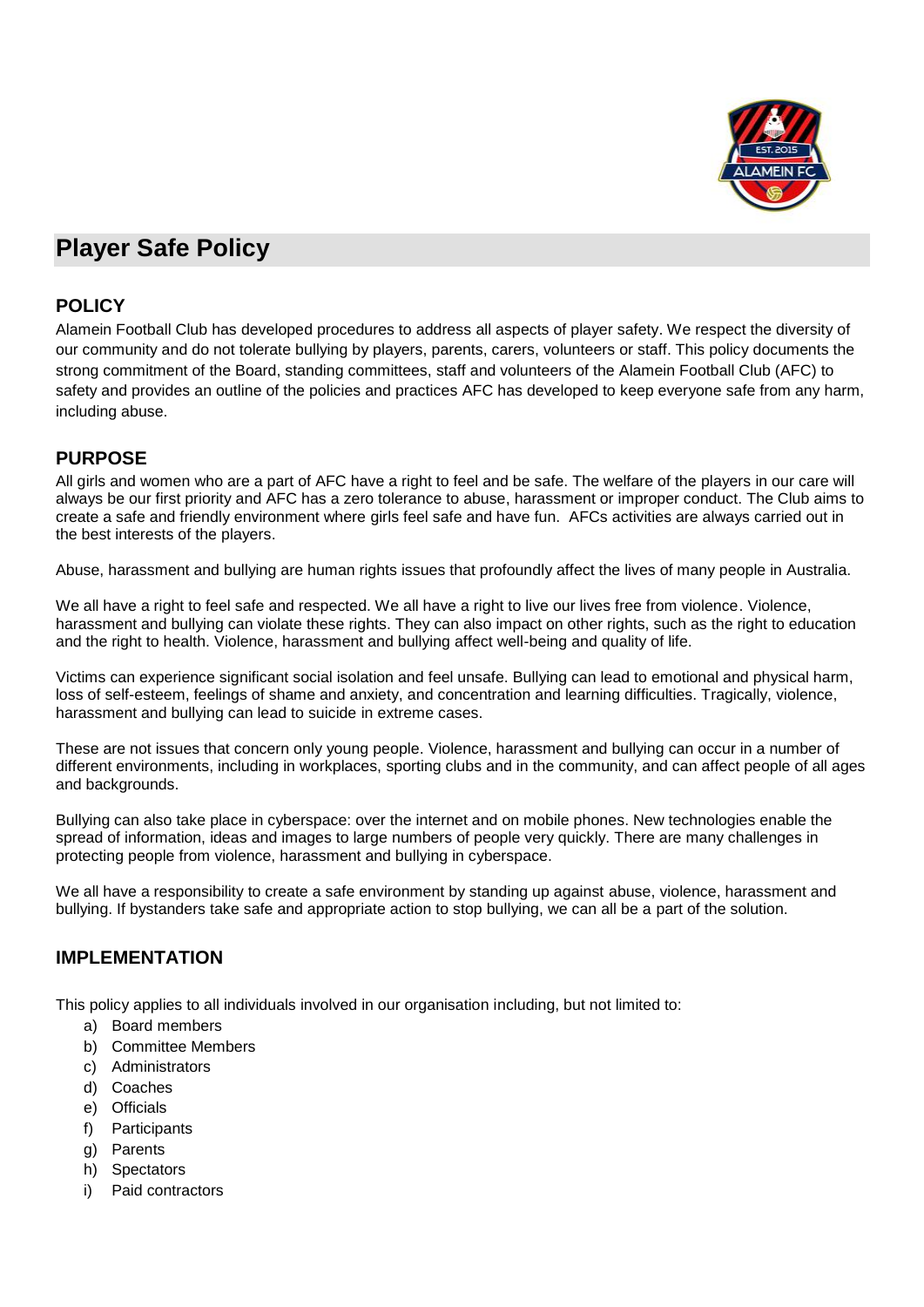All of the people to which this policy applies have a role and responsibility in relation to child protection. They must all:

- a) Understand the indicators and risks of child abuse;
- b) Appropriately act on any concerns raised by players, parents, carers or volunteers;
- c) Understand and follow all applicable laws in relation to the protection of children and reporting or management of child safety concerns.

## **ABUSE**

Abuse can take a broad range of forms including physical abuse, sexual abuse, emotional or psychological abuse and neglect. People to whom this policy applies need to be aware that abuse can occur whenever there is actual or potential harm, and these are circumstances that AFC is committed to reducing the risk of occurrence.

## **HARASSMENT**

Harassment is when a person is treated less favourably on the basis of certain personal characteristics, such as race, sex, pregnancy, marital status, breastfeeding, age, disability, sexual orientation, gender identity or intersex status. Some limited exemptions and exceptions apply.

Harassment can include behaviour such as:

- telling insulting jokes about particular racial groups
- sending explicit or sexually suggestive emails or text messages
- displaying racially offensive or pornographic posters or screen savers
- making derogatory comments or taunts about someone's race
- asking intrusive questions about someone's personal life, including his or her sex life.

A one-off incident can constitute harassment. All incidents of harassment require employers or managers to respond quickly and appropriately.

## **BULLYING**

Bullying is an event that occurs when an individual (or a group of individuals) deliberately and repeatedly harm another individual by trying to hurt their body, their feelings, their social inclusion, their property or their reputation.

Bullying behaviour causes someone to feel fearful, threatened, excluded or in pain over an isolated period of time or repeatedly for an extended period of time. It may take different forms and can include:

- *Physical bullying*  any intentional and unwelcome use of physical contact or intimidation.
- *Property – interference with or damage of personal property.*
- *Verbal bullying – the use of language to threaten or hurt, includes put downs and teasing.*
- *Gesture bullying – the use of non–verbal signals to cause intimidation or fear.*  $\ddot{\phantom{0}}$
- *Exclusion bullying – leaving someone out on purpose in order to cause feelings of non-acceptance and hurt.*
- *Electronic bullying – repeated telephoning email, SMS messages, use of webpages and other means of communication which embarrasses, humiliates or causes distress.*
- *Gossip – spreading rumours and damaging reputation.*

## **MANDATORY REPORTING**

Mandatory reporting is a term used to describe the legislative requirement imposed on selected classes of people to report suspected cases of child abuse and neglect to government authorities.

Although, technically not falling under the Mandatory reporting legislation, AFC commits to follow the legislation.

# **RIGHTS TO SAFETY AND PARTICIPATION**

AFC encourages players to express their views about their safety. We listen to their suggestions, especially on matters that directly affect them. We actively encourage all players who use our services to 'have a say' about things that are important to them.

We teach girls about what they can do if they feel unsafe. We listen to and act on any concerns players, or their parents/carers, raise with us.

# **RECRUITING STAFF AND VOLUNTEERS**

The Club takes the following steps to ensure best practice standards in the recruitment and screening of personnel: